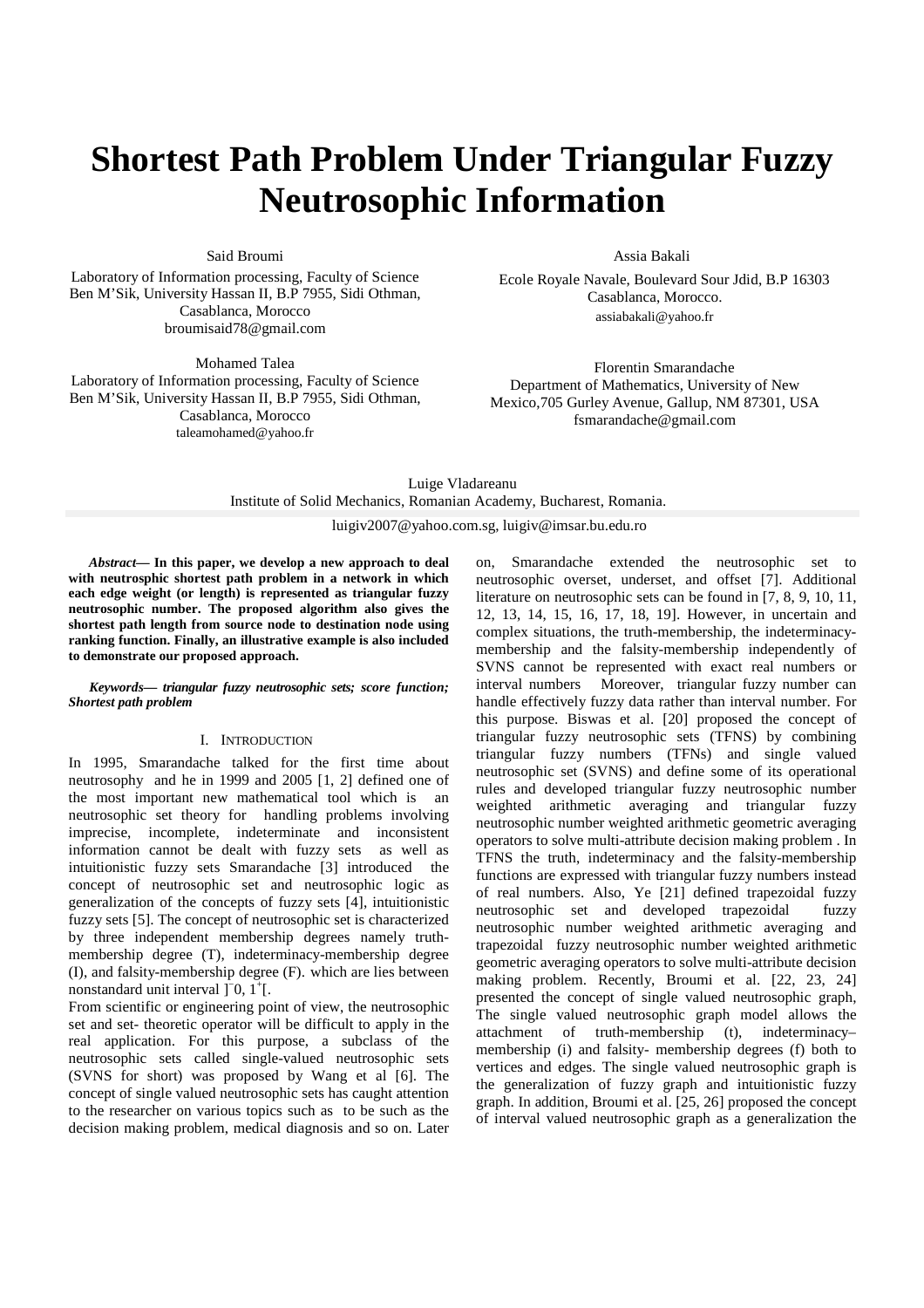concept of the fuzzy graph, intuitionistic fuzzy graph, interval valued fuzzy graph and single valued neutrosophic graph. Also, Broumi et al. [27, 28] proposed the concept of bipolar neutrosophic graph as a generalization the concept of the fuzzy graph, bipolar fuzzy graph, single valued neutrosophic graph. Smarandache [29, 30] proposed another variant of neutrosophic graphs based on literal indeterminacy .

In graph theory, the shortest path problem is the problem of finding a path between two nodes (or vertices) such that sum of the weight of its constituent edges is minimized. This problem has been studied for a long time and has attracted researchers from various areas of interests such operation research, computer science, communication network and various other problem. There are many shortest path problems [31-39] that have been studied with different types of input data, including fuzzy set, intuitionistic fuzzy sets, trapezoidal intuitionistic fuzzy sets vague set. Up to present, few research papers deal with shortest path in neutrosophic environment. Broumi et al. [40] proposed an algorithm for solving neutrosophic shortest path problem based on score function. The same authors in [41] proposed a study of neutrosphic shortest path with single valued trapezoidal neutrosophic number on a network. In addition Broumi et al. [42] proposed develop an algorithm to find the shortest path on a network in which the weights of the edges are represented by bipolar neutrosophic numbers. Motivated by the works done in [40- 42 ], in this paper a new method is proposed for solving shortest path problems in a network which the edges length are characterized by single valued triangular neutrosophic numbers.

The rest of the paper has been organized in the following way. In Section 2, a brief overview of neutrosophic sets, single valued neutrosophic sets and triangular fuzzy neutrosophic sets. In section 3, we give the network terminology. In Section 4, an algorithm is proposed for finding the shortest path and shortest distance in triangular fuzzy neutrosophic graph. In section 5 an illustrative example is provided to find the shortest path and shortest distance between the source node and destination node. Finally, in Section 6 we provide conclusion and proposal for further research

#### II. PRELIMINARIES

In this section we give the definition and some important results regarding neutrosophic sets, single valued neutrosophic sets and triangular fuzzy neutrosophic sets

**Definition 2.1 [3].** Let X be a space of points (objects) with generic elements in X denoted by x; then the neutrosophic set A (NS A) is an object having the form  $A = \{ \langle x, T_A(x) \rangle, \}$  $I_A(x)$ ,  $F_A(x) > x \in X$ , where the functions T, I, F:  $X \rightarrow ]0,1^{\dagger}$ [define respectively the truth-membership function, an indeterminacy-membership function, and a falsitymembership function of the element  $x \in X$  to the set A with the condition:

$$
T_0 \le T_A(x) + I_A(x) + F_A(x) \le 3^+.
$$
 (1)

The functions  $T_A(x)$ ,  $I_A(x)$  and  $F_A(x)$  are real standard or nonstandard subsets of ]<sup>-</sup>0,1<sup>+</sup>[.

Since it is difficult to apply NSs to practical problems, Wang et al. [14] introduced the concept of a SVNS, which is an instance of a NS and can be used in real scientific and engineering applications.

**Definition 2.2 [4].** Let X be a space of points (objects) with generic elements in X denoted by x. A single valued neutrosophic set A (SVNS A) is characterized by truthmembership function  $T_A(x)$ , an indeterminacy-membership function  $I_A(x)$ , and a falsity-membership function  $F_A(x)$ . For each point x in X  $T_A(x)$ ,  $I_A(x)$ ,  $F_A(x) \in [0, 1]$ . A

SVNS A can be written as

$$
A = \{ \langle x : T_A(x), I_A(x), F_A(x) \rangle, x \in X \}
$$
 (2)  
And for every  $x \in X$ 

$$
0 \le T_A(x) + I_A(x) + F_A(x) \le 3. \tag{3}
$$

**Definition 2.3 [21].** Assume that X be the finite universe of discourse and F [0, 1] be the set of all triangular fuzzy numbers on [ 0, 1]. A triangular fuzzy neutrosophic set (TFNNS)  $\tilde{A}$  in X is represented

$$
\tilde{A} = \{ \langle x : \tilde{T}_A(x), \tilde{I}_A(x), \tilde{F}_A(x) \rangle, x \in X \}
$$
 (4)

Where  $\tilde{T}_A(x)$ :  $X \to F[0,1]$ ,  $\tilde{I}_A(x)$ :  $X \to F[0,1]$ and

 $\tilde{F}_A(x)$ :  $X \to F[0,1]$ . The triangular fuzzy numbers

$$
\tilde{T}_A(x) = (T_A^1(x), T_A^2(x), T_A^3(x)),
$$
\n(5)

$$
\tilde{I}_A(x) = (I_A^1(x), I_A^2(x), I_A^3(x))
$$
 and (6)

 $\tilde{F}_A(x) = (F_A^1(x), F_A^2(x), F_A^3(x))$  ,respectively , denote the truth-membership, indeterminacy-membership and a falsitymembership degree of x in  $\tilde{A}$  and for every  $x \in X$ 

$$
0 \leq T_A^3(x) + I_A^3(x) + F_A^3(x) \leq 3. \tag{7}
$$

For notational convenience, the triangular fuzzy neutrosophic value (TFNV)  $\tilde{A}$  is denoted by  $\tilde{A} = \langle (a_1, b_1, c_1), (e_1, f_1, g_1), (r_1, s_1, t_1) \rangle$  where,

$$
(T_A^1(x), T_A^2(x), T_A^3(x)) = (a, b, c),
$$
 (8)

$$
(I_A^1(x), I_A^2(x), I_A^3(x)) = (e, f, g), \text{ and}
$$
 (9)

$$
(F_A^1(x), F_A^2(x), F_A^3(x)) = (r, s, t)
$$
 (10)

**Definition 2.4 [21].** A triangular fuzzy neutrosophic number  $\tilde{A} = \langle (a, b, c), (e, f, g), (r, s, t) \rangle$  is said to be zero triangular fuzzy neutrosophic number if and only if  $(a, b, c) = (0, 0, 0), (e, f, g) = (1, 1, 1)$  and  $(r, s, t) = (1, 1, 1)$ (11)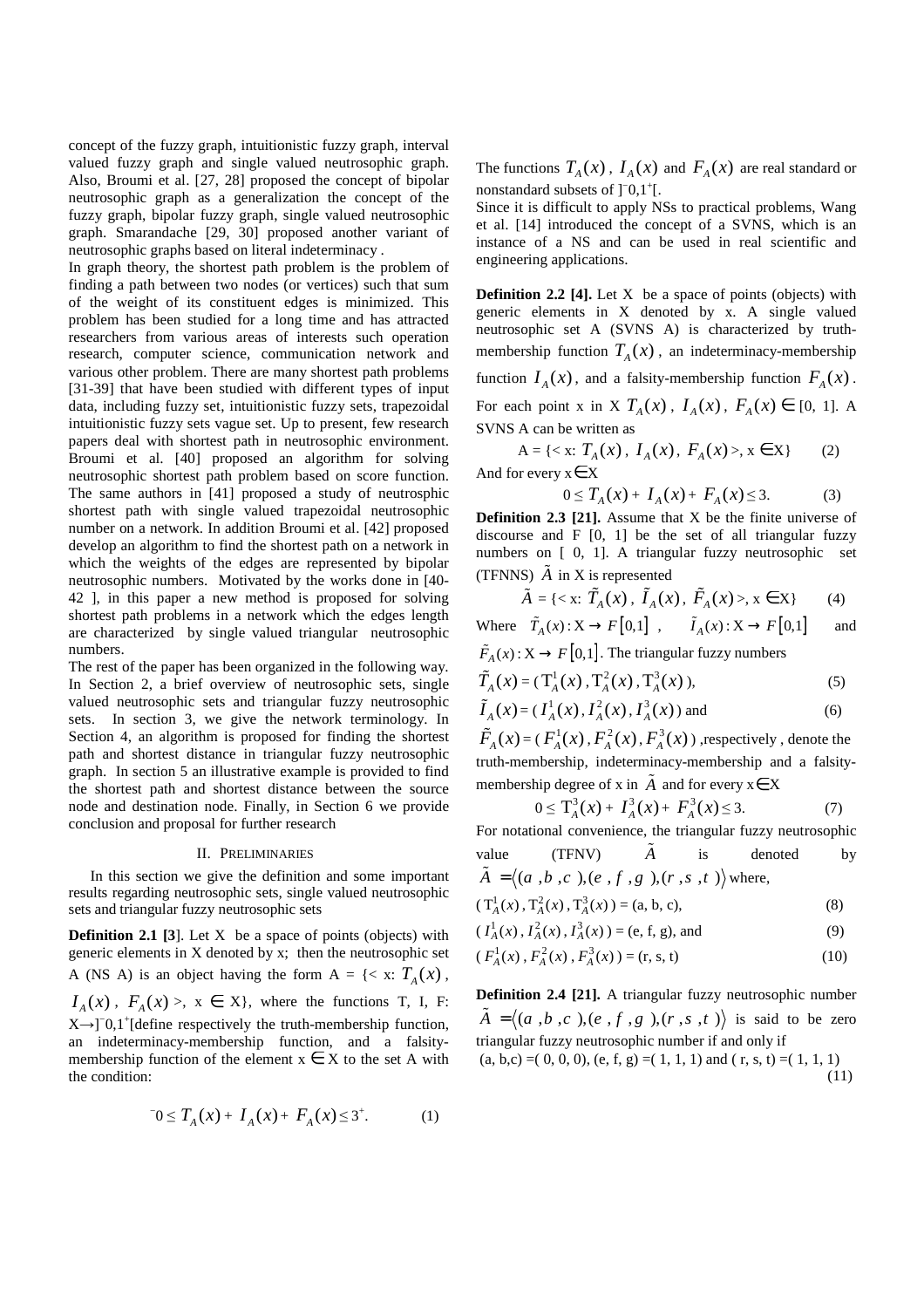**Definition 2.5 [20].** Let  $\tilde{A}_1 = \langle (a_1, b_1, c_1), (e_1, f_1, g_1), (r_1, s_1, t_1) \rangle$ and  $\tilde{A}_2 = \langle (a_2,b_2,c_2), (e_2,f_2,g_2), (r_2,s_2,t_2) \rangle$  be two TFNVs in the set of real numbers. and  $\lambda > 0$ . Then, the operations rules are defined as follows; (i)

$$
\tilde{A}_1 \oplus \tilde{A}_2 = \left\langle \begin{array}{l} (a_1 + a_2 - a_1 a_2, b_1 + b_2 - b_1 b_2, c_1 + c_2 - c_1 c_2), \\ (e_1 e_2, f_1 f_2, g_1 g_2), (r_1 r_2, s_1 s_2, t_1 t_2) \end{array} \right\rangle
$$
\n(12)

(ii)

$$
\tilde{A}_1 \otimes \tilde{A}_2 = \begin{pmatrix} (a_1a_2, b_1b_2, c_1c_2), \\ (e_1 + e_2 - e_1e_2, f_1 + f_2 - f_1f_2, g_1 + g_2 - g_1g_2), \\ (r_1 + r_2 - r_1r_2, s_1 + s_2 - s_1s_2, t_1 + t_2 - t_1t_2) \end{pmatrix}
$$
\n(13)

(iii) 
$$
\lambda \tilde{A} = \left\langle \begin{pmatrix} (1 - (1 - a_1)^{\lambda}, 1 - (1 - b_1)^{\lambda}, 1 - (1 - c_1)^{\lambda}) \\ (e_1^{\lambda}, f_1^{\lambda}, g_1^{\lambda}), (r_1^{\lambda}, s_1^{\lambda}, t_1^{\lambda}) \end{pmatrix} \right\rangle
$$
 (14)

$$
(iv) \tilde{A}_{1}^{\lambda} = \left\langle \begin{pmatrix} (a_{1}^{\lambda}, b_{1}^{\lambda}, c_{1}^{\lambda}), & & \\ (1 - (1 - e_{1})^{\lambda}, 1 - (1 - f_{1})^{\lambda}, 1 - (1 - g_{1})^{\lambda}) \end{pmatrix}, \right\rangle
$$
  
where  $\lambda > 0$  (15)

**Ye [21]** introduced the concept of score function and accuracy function . The score function S and the accuracy function H are applied to compare the grades of TFNS. These functions shows that greater is the value, the greater is the TFNS and by using these concept paths can be ranked.

Definition 2.6. Let  $\tilde{A}_1 = \langle (a_1, b_1, c_1), (e_1, f_1, g_1), (r_1, s_1, t_1) \rangle$  be a TFNV, then, the score function  $S(\tilde{A}_1)$  and an accuracy function  $H(\tilde{A}_1)$  of TFNV are defined as follows: (i)

$$
s(\tilde{A}_1) = \frac{1}{12} [8 + (a_1 + 2b_1 + c_1) - (e_1 + 2f_1 + g_1) - (r_1 + 2s_1 + t_1)]
$$
\n(16)

(ii) 
$$
H(\tilde{A}_1) = \frac{1}{4} [(a_1 + 2b_1 + c_1) - (r_1 + 2s_1 + t_1)]
$$
 (17)

In order to make a comparisons between two TFNV, **Ye [21]**, presented the order relations between two TFNVs. Definition 2.7. Let  $\tilde{A}_1 = \langle (a_1, b_1, c_1), (e_1, f_1, g_1), (r_1, s_1, t_1) \rangle$  and  $\tilde{A}_2 = \langle (a_2, b_2, c_2), (e_2, f_2, g_2), (r_2, s_2, t_2) \rangle$  be two TFNVs in the set of real numbers. Then, we define a ranking method as follows:

i. If  $s(\tilde{A}_1) > s(\tilde{A}_2)$ , then  $\tilde{A}_1$  is greater than  $\tilde{A}_2$ , that is,  $\tilde{A}_1$  is superior to  $\tilde{A}_2$ , denoted by  $\tilde{A}_1 \succ \tilde{A}_2$ 

ii. If  $s(\tilde{A}_1) = s(\tilde{A}_2)$ ,and  $H(\tilde{A}_1) \succ H(\tilde{A}_2)$  then  $\tilde{A}_1$  is greater than  $\tilde{A}_2$ , that is,  $\tilde{A}_1$  is superior to  $\tilde{A}_2$ , denoted by  $\tilde{A}_1 \succ \tilde{A}_2$ .

## III. NETWORK TERMINOLOGY

Consider a directed network G(V, E) consisting of a finite set of nodes  $V = \{1, 2,...,n\}$  and a set of m directed edges  $E \subseteq VxV$ . Each edge is denoted is denoted by an ordered pair (i, j) where i,  $j \in V$  and  $i \neq j$ . In this network, we specify two nodes, denoted by s and t, which are the source node and the destination node, respectively. We define a path  $P_{ii} = \{i \}$  $=i_1$ ,  $(i_1, i_2)$ ,  $i_2$ ,...,  $i_{l-1}$ ,  $(i_{l-1}, i_l)$ ,  $i_l = j$ } of alternating nodes and edges. The existence of at least one path  $P_{si}$  in G (V, E) is assumed for every  $i \in V - \{s\}.$ 

 $d_{ij}$  denotes triangular fuzzy neutrosophic number associated with the edge (i, j), corresponding to the length necessary to traverse (i, j) from i to j. the neutrosophic distance along the path P is denoted as d(P) is defined as

$$
d(P) = \sum_{(i,j \in P)} d_{ij} \tag{18}
$$

**Remark** : A node i is said to be predecessor node of node j if (i) Node i is directly connected to node j.

(ii) The direction of path connecting node i and j from i to j. III. TRIANGULAR FUZZY NEUTROSOPHIC PATH

## PROBLEM

In this paper the edge length in a network is considered to be a neutrosophic number, namely, triangular fuzzy neutrosophic number.

The algorithm for the shortest path proceeds in 6 steps.

**Step 1** Assume  $\tilde{d}_1 = \langle (0, 0, 0), (1, 1, 1), (1, 1, 1) \rangle$  and label the source node (say node1) as  $[\tilde{d}_1 =<(0, 0, 0), (1, 1, 1), (1, 1, ...)$  $1)$ ,-].

**Step 2** Find  $\tilde{d}_j$  = minimum{  $\tilde{d}_i \oplus \tilde{d}_{ij}$  }; j = 2,3,...,n.

**Step 3** If minimum occurs corresponding to unique value of i i.e.,  $i = r$  then label node j as  $[\tilde{d}_j, r]$ . If minimum occurs corresponding to more than one values of i then it represents that there are more than one interval valued neutrosophic path between source node and node j but triangular fuzzy neutrosophic distance along path is  $\tilde{d}_j$ , so choose any value of i.

**Step 4** Let the destination node (node n) be labeled as  $[\tilde{d}_n, l]$ , then the triangular fuzzy neutrosophic shortest distance between source node is  $\tilde{d}_n$ .

**Step 5** Since destination node is labeled as  $[\tilde{d}_n, l]$ , so, to find the triangular fuzzy neutrosophic shortest path between source node and destination node, check the label of node l. Let it be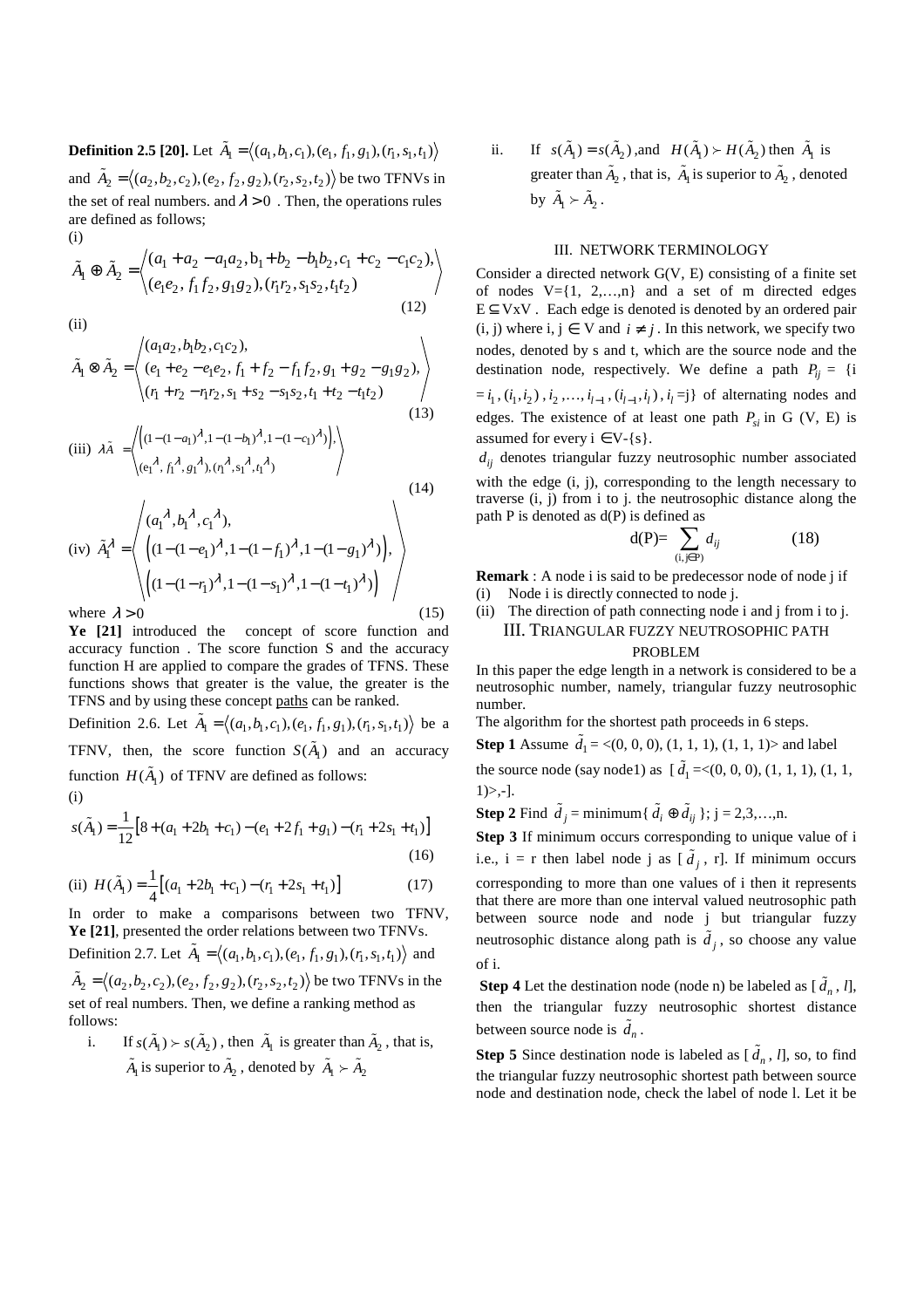$[\tilde{d}_l, p]$ , now check the label of node p and so on. Repeat the same procedure until node 1 is obtained.

**Step 6** Now the triangular fuzzy neutrosophic shortest path can be obtained by combining all the nodes obtained by the step 5.

**Remark 5.1** Let  $\tilde{A}_i$ ; i =1, 2,..., n be a set of triangular fuzzy neutrosophic numbers, if  $S(\tilde{A}_k) < S(\tilde{A}_i)$ , for all i, the triangular fuzzy neutrosophic number is the minimum of  $\tilde{A}_k$ 

## IV. ILLUSTRATIVE EXAMPLE

In order to illustrate the above procedure consider a small example network shown in Fig. 2, where each arc length is represented as triangular fuzzy neutrosophic number as shown in Table 2. The problem is to find the shortest distance and shortest path between source node and destination node on the network.



**Fig.1** A network with triangular fuzzy neutrosophic edges

In this network each edge have been assigned to triangular fuzzy neutrosophic number as follows:

| Edges   | triangular fuzzy neutrosophic distance                              |
|---------|---------------------------------------------------------------------|
| $1 - 2$ | $\langle (0.1, 0.2, 0.3), (0.2, 0.3, 0.5), (0.4, 0.5, 0.6) \rangle$ |
| $1 - 3$ | $\langle (0.2, 0.4, 0.5), (0.3, 0.5, 0.6), (0.1, 0.2, 0.3) \rangle$ |
| $2-3$   | $\langle (0.3, 0.4, 0.6), (0.1, 0.2, 0.3), (0.3, 0.5, 0.7) \rangle$ |
| $2 - 5$ | $\langle (0.1, 0.3, 0.4), (0.3, 0.4, 0.5), (0.2, 0.3, 0.6) \rangle$ |
| $3-4$   | $\langle (0.2, 0.3, 0.5), (0.2, 0.5, 0.6), (0.4, 0.5, 0.6) \rangle$ |
| $3-5$   | $\langle (0.3, 0.6, 0.7), (0.1, 0.2, 0.3), (0.1, 0.4, 0.5) \rangle$ |
| $4-6$   | $\langle (0.4, 0.6, 0.8), (0.2, 0.4, 0.5), (0.1, 0.3, 0.4) \rangle$ |
| $5 - 6$ | $\langle (0.2, 0.3, 0.4), (0.3, 0.4, 0.5), (0.1, 0.3, 0.5) \rangle$ |

 Table 1. weights of the triangular fuzzy neutrosophic graphs

Solution since node 6 is the destination node, so  $n=6$ .

assume  $\tilde{d}_1 = \langle 0, 0, 0 \rangle, (1, 1, 1), (1, 1, 1) \rangle$  and label the source node ( say node 1) as [<(0, 0, 0), (1, 1, 1), (1, 1, 1)>,-], the value of  $\tilde{d}_j$ ; j= 2, 3, 4, 5, 6 can be obtained as follows:

**Iteration 1** Since only node 1 is the predecessor node of node 2, so putting  $i = 1$  and  $j = 2$  in step 2 of the proposed algorithm, the value of  $\tilde{d}_2$  is

 $\tilde{d}_2$  = minimum{ $\tilde{d}_1 \oplus \tilde{d}_{12}$  } = minimum{ < (0, 0, 0), (1, 1, 1), (1, 1, 1 $\gg \oplus \langle (0.1, 0.2, 0.3), (0.2, 0.3, 0.5), (0.4, 0.5, 0.6) \rangle$  $\langle (0.1, 0.2, 0.3), (0.2, 0.3, 0.5), (0.4, 0.5, 0.6) \rangle$ Since minimum occurs corresponding to  $i = 1$ , so label node 2 as [<(0.1, 0.2, 0.3), (0.2, 0.3, 0.5), (0.4, 0.5, 0.6)>, 1]  $\tilde{d}_2$  = <(0.1, 0.2, 0.3), (0.2, 0.3, 0.5), (0.4, 0.5, 0.6)> **Iteration 2** The predecessor node of node 3 are node 1 and

node 2, so putting  $i = 1, 2$  and  $j = 3$  in step 2 of the proposed algorithm, the value of  $\tilde{d}_3$  is  $\tilde{d}_3$  =

 $\text{minimum} \{ \tilde{d}_1 \oplus \tilde{d}_{13}, \tilde{d}_2 \oplus \tilde{d}_{23} \} = \text{minimum} \{ \langle 0, 0, 0 \rangle, (1, 1, 1), \}$  $(1, 1, 1)$   $\geq$   $\oplus$   $\leq$   $(0.2, 0.4, 0.5), (0.3, 0.5, 0.6), (0.1, 0.2, 0.3)$   $\geq$ ,  $\langle (0.1, 0.2, 0.3), (0.2, 0.3, 0.5), (0.4, 0.5, 0.6) \rangle$  ⊕  $\langle (0.3, 0.4, 0.5, 0.6), (0.4, 0.5, 0.6), (0.3, 0.4, 0.6), (0.3, 0.4, 0.6), (0.3, 0.4, 0.6), (0.3, 0.4, 0.6), (0.3, 0.4, 0.6), (0.3, 0.4, 0.6), (0.3, 0.4, 0.6), (0.3, 0.4, 0.6), (0.3, 0.$ 0.6), (0.1, 0.2, 0.3), (0.3, 0.5, 0.7) > } = minimum $\{<(0.2, 0.4,$ 0.5), (0.3, 0.5, 0.6), (0.1, 0.2, 0.3)> , <(0.37, 0.52, 0.72),  $(0.02, 0.06, 0.15), (0.12, 0.25, 0.42)$ 

$$
S \left( \langle 0.2, 0.4, 0.5 \rangle, (0.3, 0.5, 0.6), (0.1, 0.2, 0.3) \rangle \right)
$$
  

$$
s(\tilde{A}_1) = \frac{1}{12} [8 + (a_1 + 2b_1 + c_1) - (e_1 + 2f_1 + g_1) - (r_1 + 2s_1 + t_1)] = 0.57
$$

 $S \left( \langle 0.37, 0.52, 0.72 \rangle, (0.02, 0.06, 0.15), (0.12, 0.25, 0.42) \rangle \right) =$ 0.73

Since S ( $\langle (0.2, 0.4, 0.5), (0.3, 0.5, 0.6), (0.1, 0.2, 0.3) \rangle$ ) < S (<(0.37, 0.52, 0.72), (0.02, 0.06, 0.15), (0.12, 0.25, 0.42)>) So, minimum{<(0.2, 0.4, 0.5), (0.3, 0.5, 0.6), (0.1, 0.2, 0.3)> ,  $\langle (0.37, 0.52, 0.72), (0.02, 0.06, 0.15), (0.12, 0.25, 0.42) \rangle$  $=<(0.2, 0.4, 0.5), (0.3, 0.5, 0.6), (0.1, 0.2, 0.3)$ 

Since minimum occurs corresponding to  $i = 1$ , so label node 3 as  $[<(0.2, 0.4, 0.5), (0.3, 0.5, 0.6), (0.1, 0.2, 0.3)$ , 1]  $\tilde{d}_3$  = <(0.2, 0.4, 0.5), (0.3, 0.5, 0.6), (0.1, 0.2, 0.3)>

**Iteration 3.** The predecessor node of node 4 is node 3, so putting  $i = 3$  and  $j = 4$  in step 2 of the proposed algorithm, the value of  $\tilde{d}_4$  is  $\tilde{d}_4$  = minimum{  $\tilde{d}_3 \oplus \tilde{d}_{34}$  }= minimum{ <(0.2,

 $(0.4, 0.5), (0.3, 0.5, 0.6), (0.1, 0.2, 0.3)$ 

 $\oplus \langle (0.2, 0.3, 0.5), (0.2, 0.5, 0.6), (0.4, 0.5, 0.6) \rangle$  =  $\langle (0.36, 0.5, 0.6), (0.4, 0.5, 0.6) \rangle$ 0.58, 0.75), (0.06, 0.25, 0.36), (0.04, 0.1, 0.18)>

So minimum {<(0.2, 0.4, 0.5), (0.3, 0.5, 0.6), (0.1, 0.2, 0.3)>  $\oplus \langle (0.2, 0.3, 0.5), (0.2, 0.5, 0.6), (0.4, 0.5, 0.6) \rangle = \langle (0.36, 0.5, 0.6), (0.4, 0.5, 0.6) \rangle$  $(0.58, 0.75), (0.06, 0.25, 0.36), (0.04, 0.1, 0.18)$ 

Since minimum occurs corresponding to  $i = 3$ , so label node 4 as [ <(0.36, 0.58, 0.75), (0.06, 0.25, 0.36), (0.04, 0.1, 0.18)> ,3]

 $\tilde{d}_4 = \langle 0.36, 0.58, 0.75, 0.06, 0.25, 0.36, 0.04, 0.1, 0.18 \rangle$ **Iteration 4** The predecessor node of node 5 are node 2 and node 3, so putting  $i= 2$ , 3and  $j= 5$  in step 2 of the proposed algorithm, the value of  $\tilde{d}_5$  is  $\tilde{d}_5$  =

minimum{  $\tilde{d}_2 \oplus \tilde{d}_{25}, \tilde{d}_3 \oplus \tilde{d}_{35}$  } = minimum{ < (0.1, 0.2, 0.3),  $(0.2, 0.3, 0.5), (0.4, 0.5, 0.6)$   $\geq \oplus \leq (0.1, 0.3, 0.4), (0.3, 0.4,$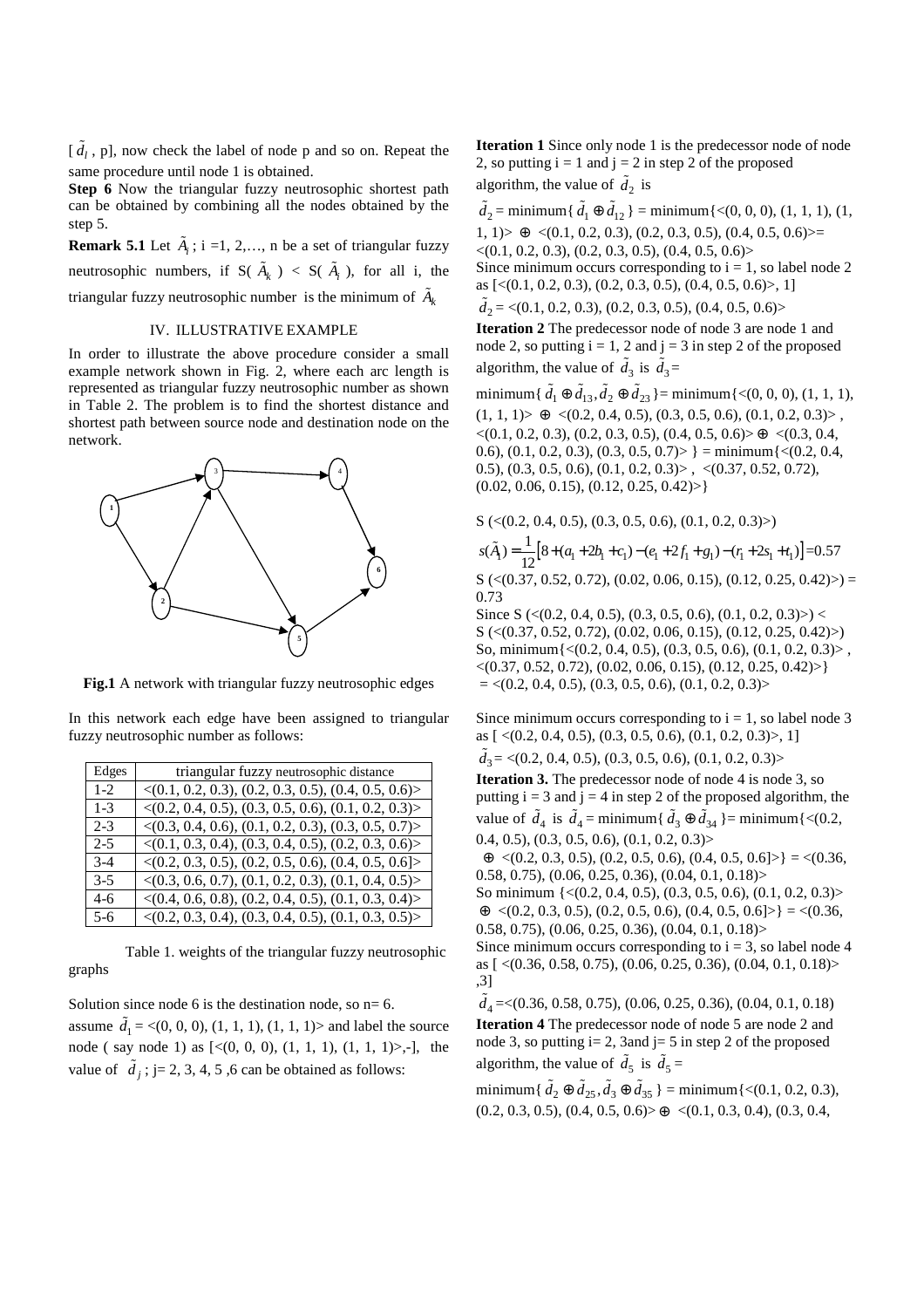0.5),  $(0.2, 0.3, 0.6)$ ,  $\langle (0.2, 0.4, 0.5), (0.3, 0.5, 0.6), (0.1, 0.2,$ 0.3) $>\oplus$  <(0.3, 0.6, 0.7), (0.1, 0.2, 0.3), (0.1, 0.4, 0.5) $>\right$ ] = Minimum{<(0.19, 0.44, 0.58), (0.06, 0.12, 0.25), (0.02, 0.06,  $(0.18)$ , < $(0.44, 0.76, 0.85)$ ,  $(0.03, 0.1, 0.18)$ ,  $(0.01, 0.08, 0.15)$  $0.15$ ) > }

 $S \left( \langle 0.19, 0.44, 0.58 \rangle, (0.06, 0.12, 0.25), (0.02, 0.06, 0.18) \rangle \right) =$ 0.73

 $S \left( \langle 0.44, 0.76, 0.85 \rangle, (0.03, 0.1, 0.18), (0.01, 0.08, 0.15) \rangle \right) =$ 0.84

Since S (<(0.19, 0.44, 0.58), (0.06, 0.12, 0.25), (0.02, 0.06,

 $(0.18)$  >  $\leq S \leq (0.44, 0.76, 0.85), (0.03, 0.1, 0.18), (0.01, 0.08, 0.01)$  $0.15)$ 

Minimum{<(0.19, 0.44, 0.58), (0.06, 0.12, 0.25), (0.02, 0.06,  $(0.18)$ , <(0.44, 0.76, 0.85), (0.03, 0.1, 0.18), (0.01, 0.08,  $0.15$ ) > }

 $=$  <(0.19, 0.44, 0.58), (0.06, 0.12, 0.25), (0.02, 0.06, 0.18)>

 $\tilde{d}_5$  = <(0.19, 0.44, 0.58), (0.06, 0.12, 0.25), (0.02, 0.06, 0.18)> Since minimum occurs corresponding to i=2, so label node 5 as [<(0.19, 0.44, 0.58), (0.06, 0.12, 0.25), (0.02, 0.06, 0.18)>, 2]

**Iteration 5.** The predecessor node of node 6 are node 4 and node 5, so putting  $i = 4$ , 5 and  $j = 6$  in step 2 of the proposed algorithm, the value of  $\tilde{d}_6$  is  $\tilde{d}_6$  =

minimum{  $\tilde{d}_4 \oplus \tilde{d}_{46}, \tilde{d}_5 \oplus \tilde{d}_{56}$  }= minimum{<(0.36, 0.58, 0.75),  $(0.06, 0.25, 0.36), (0.04, 0.1, 0.18) > \oplus \langle (0.4, 0.6, 0.8),$  $(0.2, 0.4, 0.5), (0.1, 0.3, 0.4)$ ,  $\langle (0.19, 0.44, 0.58), (0.06,$ 0.12, 0.25), (0.02, 0.06, 0.18)> ⊕ <(0.2, 0.3, 0.4), (0.3, 0.4, 0.5),  $(0.1, 0.3, 0.5)$  = minimum $\{<(0.616, 0.832, 0.95)$ ,  $(0.012, 0.1, 0.18), (0.004, 0.03, 0.072)$ ,  $\langle (0.352, 0.608, 0.012, 0.015, 0.015, 0.015, 0.015, 0.015, 0.015, 0.015, 0.015, 0.015, 0.015, 0.015, 0.015, 0.015, 0.015, 0.015, 0.015, 0.015, 0.015, 0.015, 0.015, 0.015, 0.015,$ 0.748),  $(0.018, 0.048, 0.125)$ ,  $(0.002, 0.018, 0.09)$  } S (<(0.616, 0.832, 0.95), (0.012, 0.1, 0.18), (0.004, 0.03,  $(0.072)$  >  $) = 0.89$ 

S (<(0.352, 0.608, 0.748), (0.018, 0.048, 0.125), (0.002, 0.018,  $(0.09)$  = 0.83

Since S (<(0.352, 0.608, 0.748), (0.018, 0.048, 0.125), (0.002,  $(0.018, 0.09)$  >  $\leq S$  (<(0.616, 0.832, 0.95), (0.012, 0.1, 0.18),  $(0.004, 0.03, 0.072)$ 

minimum{<(0.616, 0.832, 0.95), (0.012, 0.1, 0.18), (0.004, 0.03, 0.072 $) > , \langle (0.352, 0.608, 0.748), (0.018, 0.048, 0.125),$  $(0.002, 0.03, 0.054)$  = <(0.352, 0.608, 0.748), (0.018, 0.048, 0.125), (0.002, 0.018, 0.09)>

 $\tilde{d}_6 = \langle (0.352, 0.608, 0.748), (0.018, 0.048, 0.125), (0.002,$  $0.018, 0.09$ 

Since minimum occurs corresponding to  $i = 5$ , so label node 6 as [<(0.352, 0.608, 0.748), (0.018, 0.048, 0.125), (0.002,  $0.018, 0.09$  $>$ , 5]

 $\tilde{d}_6 = \langle 0.352, 0.608, 0.748, (0.018, 0.048, 0.125), (0.002,$  $0.018, 0.09$ 

Since node 6 is the destination node of the given network, so the triangular fuzzy neutrosophic shortest distance between node 1 and node 6 is <(0.352, 0.608, 0.748), (0.018, 0.048, 0.125), (0.002, 0.018, 0.09)>

Now the triangular fuzzy neutrosophic shortest path between node 1 and node 6 can be obtained by using the following procedure:

Since node 6 is labeled by [<(0.352, 0.608, 0.748), (0.018, 0.048, 0.125), (0.002, 0.018, 0.09)> , 5], which represents that we are coming from node 5. Node 5 is labeled by  $\lfloor \langle 0.19, 1 \rangle \rfloor$ 0.44, 0.58), (0.06, 0.12, 0.25), (0.02, 0.06, 0.18) >  $, 2]$ , which represents that we are coming from node 2. Node 2 is labeled by [<(0.1, 0.2, 0.3), (0.2, 0.3, 0.5), (0.4, 0.5, 0.6)>, 1] which represents that we are coming from node 1. Now the triangular fuzzy neutrosophic shortest path between node 1 and node 6 is obtaining by joining all the obtained nodes. Hence the triangular fuzzy neutrosophic shortest path is  $1 \rightarrow 2 \rightarrow 5 \rightarrow 6$ The triangular fuzzy neutrosophic shortest distance and the neutrosophic shortest path of all nodes from node 1 is shown in the table 2 and the labeling of each node is shown in figure 4

| N<br>$\mathbf{O}$<br>de |                                                                                  | Triangular fuzzy<br>neutrosophic<br>shortest path<br>between jth and<br>1st node |
|-------------------------|----------------------------------------------------------------------------------|----------------------------------------------------------------------------------|
| 2                       | $\langle (0.1, 0.2, 0.3), (0.2, 0.3, 0.5), (0.4,$<br>0.5, 0.6                    | $1 \rightarrow 2$                                                                |
| $\mathcal{E}$           | $\langle (0.2, 0.4, 0.5), (0.3, 0.5, 0.6), (0.1,$<br>$0.2, 0.3$ )                | $1 \rightarrow 3$                                                                |
| $\overline{4}$          | $\langle (0.36, 0.58, 0.75), (0.06, 0.25, 0.36),$<br>(0.04, 0.1, 0.18)           | $1 \rightarrow 3 \rightarrow 4$                                                  |
| 5                       | $\langle (0.19, 0.44, 0.58), (0.06, 0.12, 0.25),$<br>(0.02, 0.06, 0.18)          | $1 \rightarrow 2 \rightarrow 5$                                                  |
| 6                       | $\langle (0.352, 0.608, 0.748), (0.018, 0.048,$<br>(0.125), (0.002, 0.018, 0.09) | $1 \rightarrow 2 \rightarrow 5 \rightarrow 6$                                    |

 Table2. Tabular representation of different triangular fuzzy neutrosophic distance and shortest path.





#### V. CONCLUSION

In this paper, an algorithm has been developed for solving shortest path problem on a network where the edges are characterized by triangular fuzzy neutrosophic. We have explained the method by an example with the help of a hypothetical data. Further, we plan to extend the following